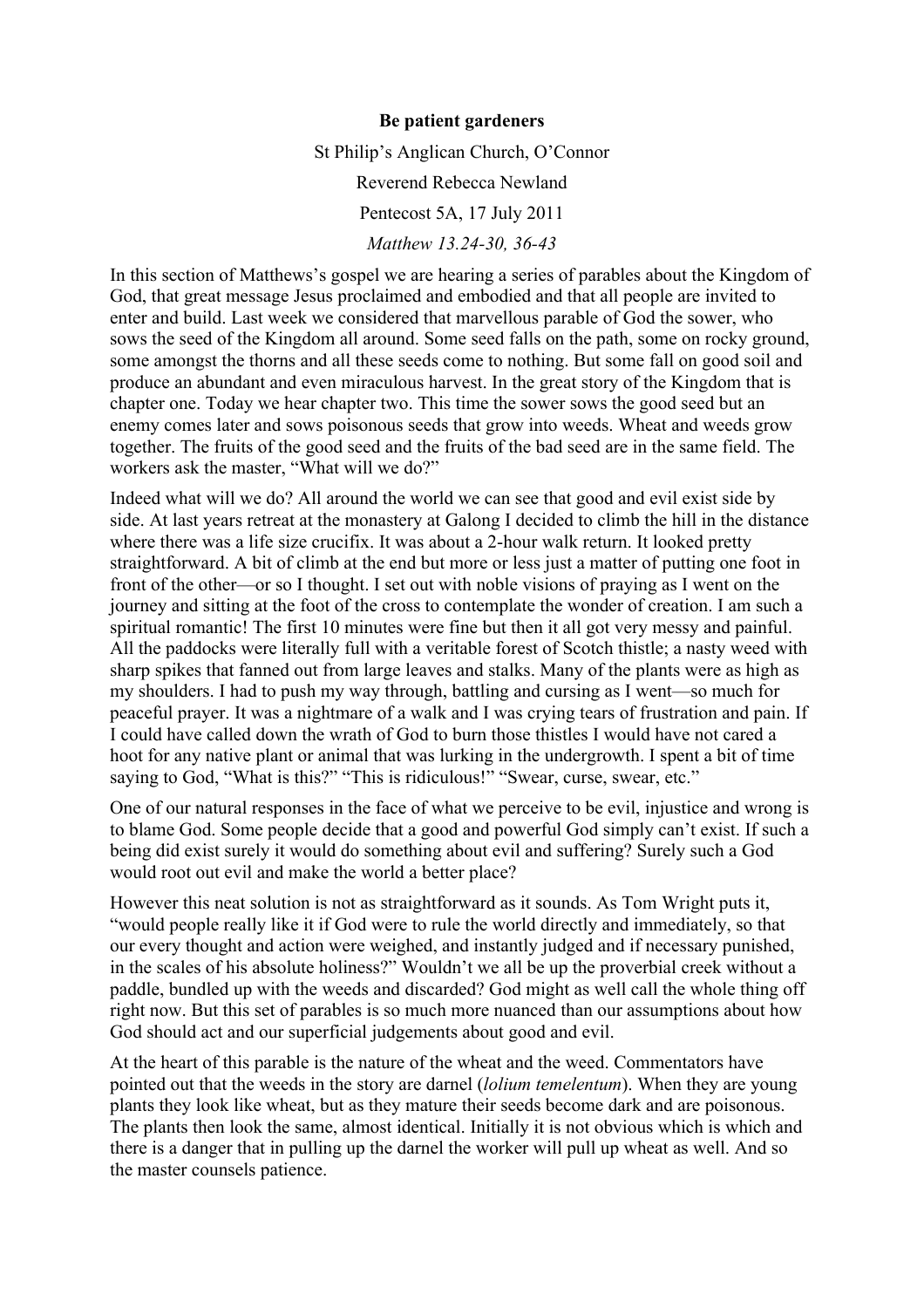All these parables are about waiting and having patience. The farmer waits for the harvest time, the birds wait for the tiny mustard seed to grow into a large shrub, the woman baking bread must wait for the yeast to do its work until the dough is leavened. And God waits. God appears to give us plenty of opportunities to show good fruit in our lives. But we humans seem to find it so hard to wait. We are like those farm workers who want to get in there and sort the mess out and root out the weeds and for some reason we think we can infallibly tell the wheat from the weeds. That somehow we can look into the heart and soul of another human being and determine how they stand with God and what they should do. In Jesus day there were plenty of revolutionary groups who wanted to get in there and deal with the groups they thought were the problem. They wanted to fight against the Roman pagans on the one hand and backsliding Jews on the other. The world then as now is a world of them and us. One group or person is sure the other needs reform, is wrong, needs punishing and needs controlling.

You just have to think about family issues, your teenage kids and your relationship with your partner. Aren't we so sure at times that we are right? In our sense of rightness we try and manipulate and control. And even when we don't the sense of being right does not go away. We even couch it beneath a veneer of tolerance. We can hide our sense of rightness in a fog of piety. We forgive and have compassion and understanding for our partners, friends and family but underneath we still think they are wrong or on the wrong track. Really if they just listened to us and followed our advice wouldn't we all be so much happier? Don't you do that or am I the only one?

This might happen in our family but whole nations act out the "them and us", "you are wrong, I am right" paradigm endlessly. That's what the shadow side of nationalism is—an undifferentiated mob that thinks its way is better than anyone else's and that the other is the enemy. From wars to the treatment of refugees this is the sorry state we are in. Churches do this as well.

One the most appalling truths of the Rwandan genocide was that Christians turned against Christians. Priests and pastors turned against priests and pastors. A piece of correspondence from that time shows the scandal and evil. A group of Christian ministers wrote to their supervisor expressing fear in the face of the growing violence. The answer came back, simple and direct—"You must be eliminated. God no longer wants you". They were Tutsis. The supervisor was Hutu. We might think we are immune from such events in the western church yet the mechanism is still at work in us, even those that affirm the radical otherness of God, that passionately claim that God is above and beyond all human distinctions. The most carefully nuanced, inclusive, liberal thinking, balanced Christians will still assume that God is fundamentally on their side and not the side of the mad fundamentalists, or those misguided conservative evangelicals. If we could just convert them, change them or root them out, we could keep our field good and pure.

So where does that leave us? What are we to do as we look around at the weeds and the wheat? As we realize that it is actually almost impossible to tell which one is which? When we realize that both good and evil live side by side in our own hearts? I have three suggestions. The first two link back to the parable of last week. The last comes from this week's parable.

Firstly, do everything you can to cultivate the good soil of your soul. We need to deal with our attachments, our fears and resentments, that is get rid of our own weeds. We then need to fill up our lives with what is good and beautiful and true. We need to open our souls to the grace and goodness of God, connecting to God through prayer, meditation and communion. We need to pray for the gift of understanding so that our hearts will be changed and we will